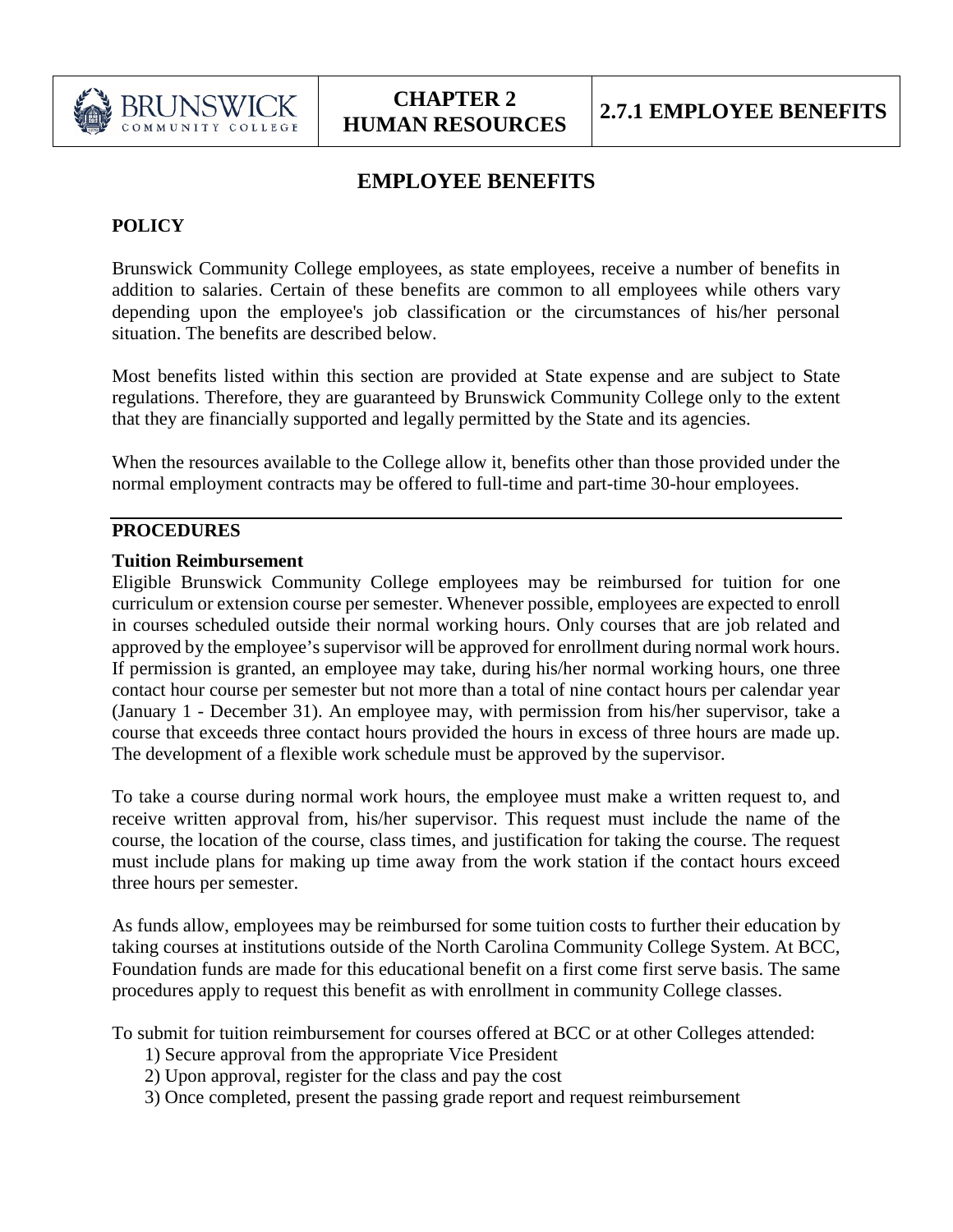

BCC will reimburse tuition fees once a receipt of tuition paid and a grade report is received, as funds allow not to exceed \$500 per semester or \$1000 per year regardless of the institution attended or the degree level of the courses.

#### **Education Leave with Pay**

Educational leave as defined within State regulations refers to the release from duties or time normally required of a full-time employee in carrying out his/her full load of assigned responsibilities. Educational leave is directly related to improving the competence of the employee in the duties assigned or anticipated by the President. Prior to approving a qualified employee's request for educational leave, the College will evaluate the potential impact of an employee's educational leave on the College by taking into consideration, among other things, requests by other employees for educational leave during the same period of time and the ability of the College to perform without the services of the employee requesting the leave or to provide a substitute.

The College retains the right to deny an employee's educational leave in the event the College determines that it is in the College's best interest for the employee to work on the days the employee has requested educational leave.

College funds will be used to pay salaries of College personnel while on educational leave provided all of the conditions are met and the College President and Board of Trustees approve the educational leave requested.

In order to qualify for educational leave, an employee must have worked full-time on a 9, 10, 11 or 12 month basis and have worked at least six consecutive semesters, excluding the summer term.

No more than 60 working days of educational leave will be granted to an employee during any three-year period, unless unusual circumstances warrant.

In addition to an employee's education leave not exceeding 60 days, educational leave also will not exceed a period of one semester per calendar year.

Prior to an employee taking educational leave, an employee must complete and sign an "Intent to Return to Work Agreement."

In reviewing requests for educational leave with pay, the College will consider the following factors among others:

- Progress the institution will make in strengthening its academic programs and administrative capacity as a result of granting educational leave
- Requests by other employees for educational leave during the same period of time and the ability of the College to do without the services of the employee requesting the leave or to provide a substitute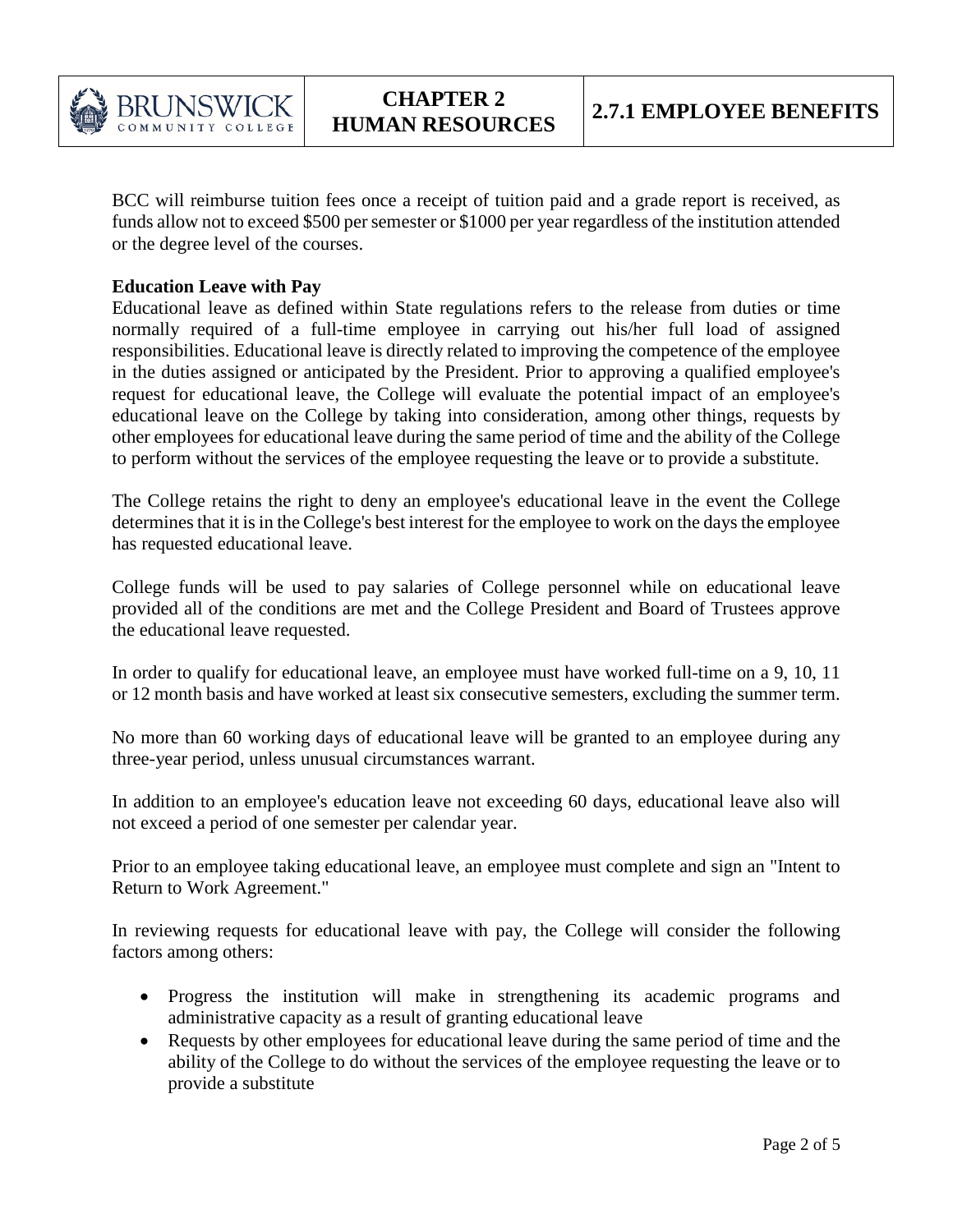

• The length of employment with the College, the past educational leave granted, and anticipated employment with the College in the future.

Any employee who is absent from work for the purpose of educational leave and who fails to honor the requirements and conditions of educational leave shall be required to repay the amount expended by the College for the educational leave. If the employee fulfills a portion of the educational leave before a breach of the requirements of conditions of educational leave occurs, repayment to the College for the educational leave shall be based on a pro-rata portion of the leave.

Upon the recommendation of the President, the Board, then, must approve the educational leave and may impose special conditions when granting educational leave such as working part-time while on leave. An employee will be credited for any part-time work he or she performs while on educational leave.

## **Medical and Supplemental Benefits**

Medical and Supplemental Benefits typically are provided to Full-time and Part-time (30 hour) employees. It is important to note however, the extent to which medical and supplemental benefits may change soon after the publication of these procedures due to a number of factors, including but not limited to: the State budget, the College budget, new federal and/or state laws and/or regulations, and new plans offered by those entities which provide the College with its benefit packages. As stated above, the insurance and other benefits the College provides are the subject of detailed written plan documents available for your inspection on request to Human Resources. The terms, restrictions, and eligibility requirements for these benefits may be determined only by reading the actual plan documents, under which the College, the plan administrator, or the State, as applicable, may make certain administrative interpretations with discretion.

If a question arises regarding the nature and extent of insurance or other benefits, or if there is a discrepancy between the actual provisions of the plan documents and the information included in the Employee policies or procedures or any other communication to employees, the formal language of the plan documents is controlling. Because insurance plans, premiums, coverage, and benefits change from time to time, the College reserves the right to modify (or terminate) each of the insurance and other benefits and each plan's provisions.

Note: Full-time employees such as 9 or 10 month faculty who are not paid across all 12 months of the year, should contact HR/Payroll to make arrangements to pre-pay any employee covered premiums set to occur in the non-paid months.

#### **State Health/Medical Insurance: Blue Cross Blue Shield**

Please visit the State Health Plan website<https://shp.nctreasurer.com/Pages/Default.aspx>for full details on the choice of plans.

Contact the Human Resources Department for information regarding health insurance.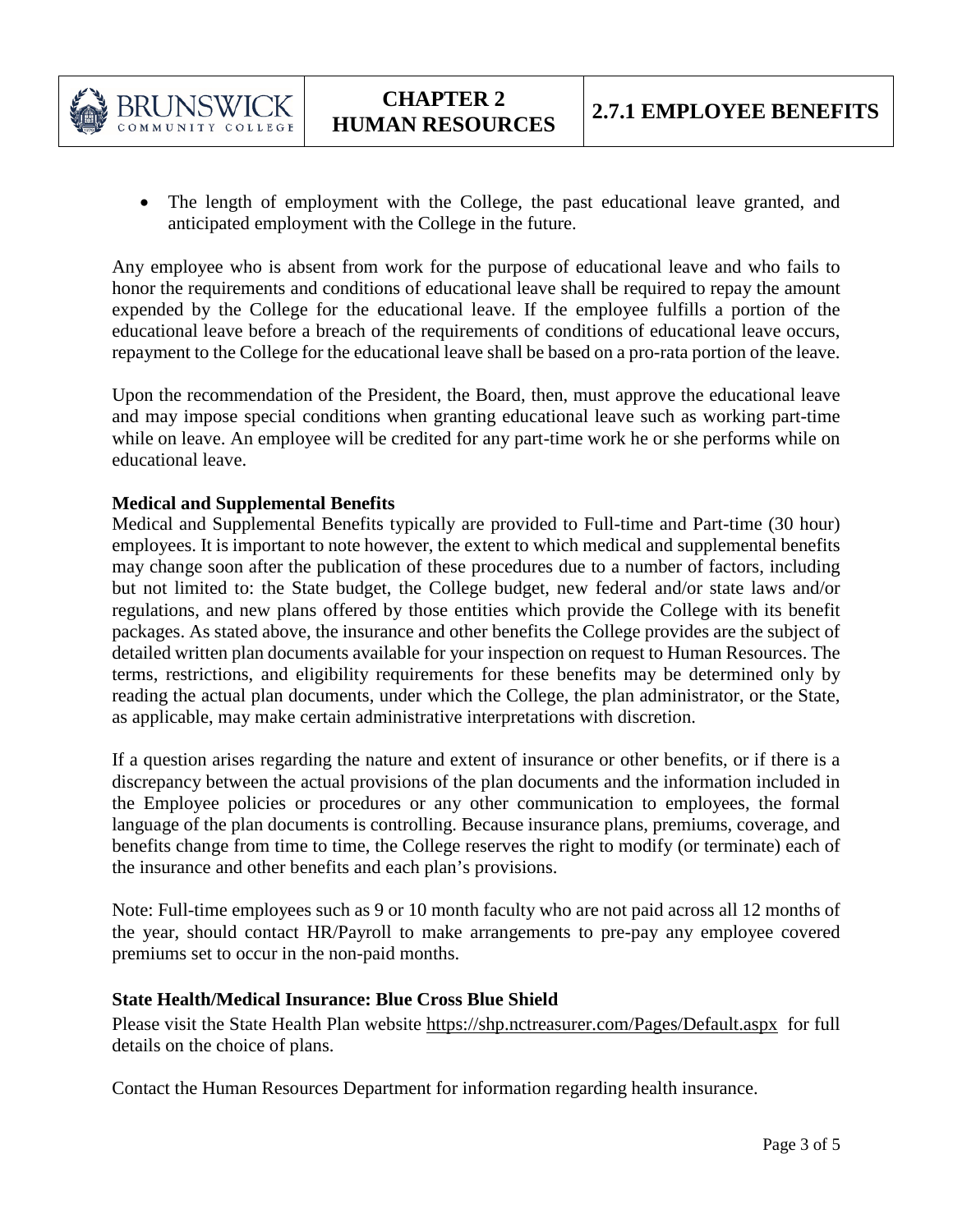

#### **Flexible Benefits – Pierce Group**

Website: [http://www.PierceGroupBenefits.com/BrunswickCommunityCollege](http://www.piercegroupbenefits.com/BrunswickCommunityCollege)

- Flexible Spending Accounts
- Individual Medical Bridge
- Cancer Insurance
- Dental Insurance
- Accident Insurance
- Vision Insurance
- Disability Insurance
- Term Life Insurance
- Whole Life Insurance
- Group Critical Care

#### **NC Teachers' and State Employee Retirement Benefits**

- Teachers' and State Employees Retirement Handbook [TSERS Retirement Handbook](https://www.nctreasurer.com/ret/Benefits%20Handbooks/TSERShandbook.pdf)
- To view your state pension contributions, view [NC ORBIT](https://orbit.myncretirement.com/)
- Enrollment is automatic and is also mandatory for eligible employees
- Employee contributions are deducted on a pre-tax basis equaling 6% of salary
- State contributions varying amount determined by legislature each year
- Longevity, life Insurance, short term disability, and long term disability are available under the Retirement System (service credit conditions apply)

#### **Prudential**

- $\bullet$  401 K
- 457 B
- 403B

 New hires should contact the Human Resources Department to inquire as to how to enroll in the benefits listed above. Human Resources will notify all eligible employees of all Annual Open Enrollment Periods.

#### **Additional Job Benefits**

Cell Phone Vendors**:** Many state employees received up to 20% off of cell phone bills. Inquire with your cell phone vendor.

Credit Union: The State Employee's Credit Union is open for membership to all qualifying employees of the State. Members are eligible for checking accounts, savings accounts and loans.